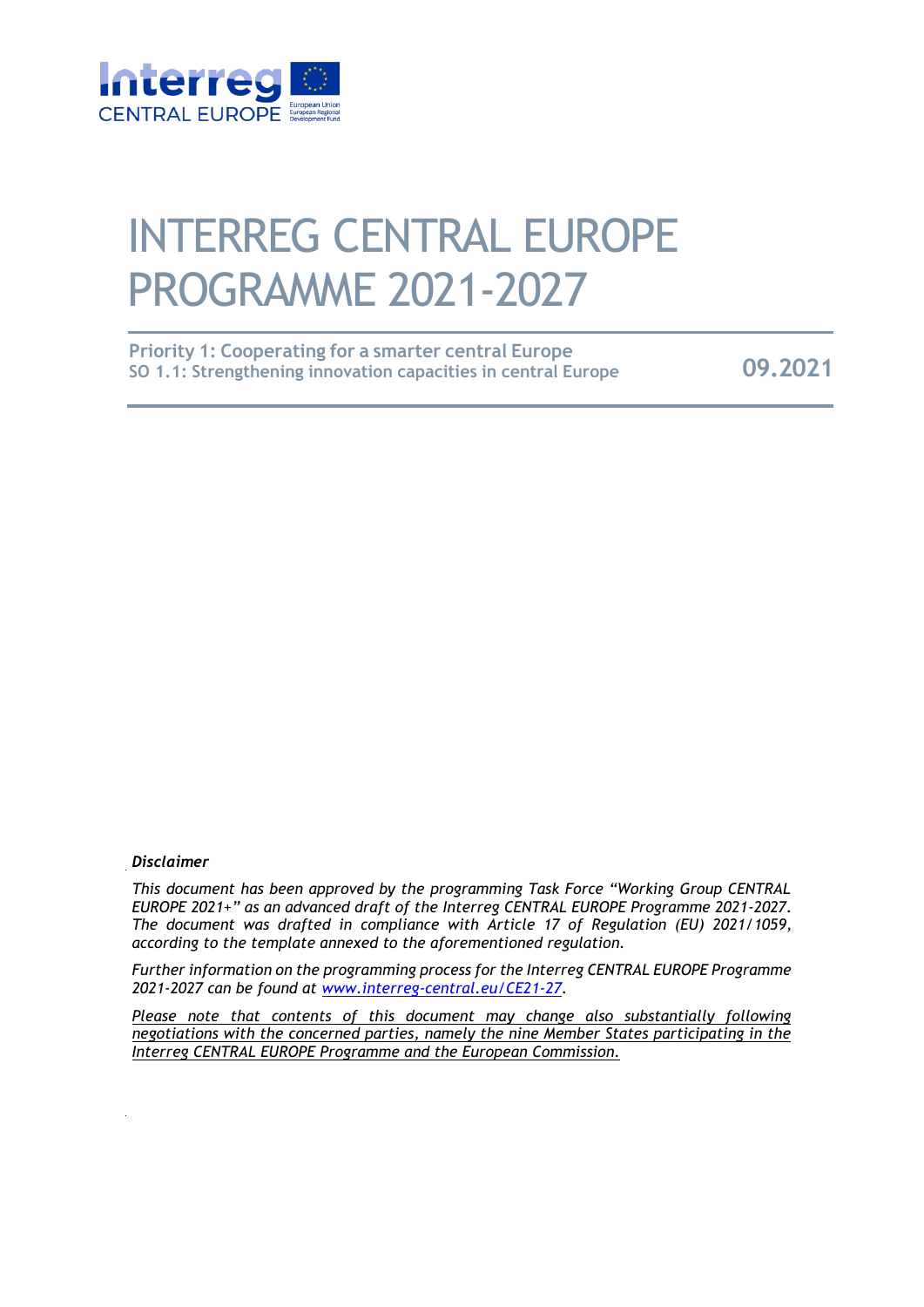



# **Priority 1: Cooperating for a smarter central Europe**

# **Specific objective:** Strengthening innovation capacities in central Europe

## *Reference: Article 17(3)(e)*

**PO1 –(i) Developing and enhancing research and innovation capacities and the uptake of advanced technologies** 

# **Related types of action and their expected contribution to those specific objectives and to macro-regional strategies and sea-basin strategies, where appropriate**

*Reference: Article 17(3)(e)(i), Article 17(9)(c)(ii)* 

*Text field [7000]* 

# *SO 1.1: Strengthening innovation capacities in central Europe*

#### **Territorial needs for central Europe**

Innovation capacities bear high relevance for the future economic development of central Europe and its economic resilience. Economic transition challenges the strong position of central European regions in the secondary, manufacturing sector, which includes e.g. the automotive, textile and food industries. Better innovation capacities will be central to adapt regions to the growing importance of the tertiary, services-oriented sector, which includes e.g. the cultural and creative industries, health and tourism. In line with the EU Green Deal and Territorial Agenda 2030, it is important to balance economic, social and ecological aspects in all support activities.

Currently, regions in central Europe do not equally benefit from research and innovation (R&I). Knowledge and technology transfer thus remains a critical need especially for SMEs along transnational value chains. These SMEs are often local suppliers that do not operate on global markets like larger companies.

Tackling innovation-related challenges will help to reduce territorial disparities between regions that might otherwise lead to unequal opportunities and a social disintegration.

#### **Transnational cooperation actions**

In this SO, Interreg CE will support transnational cooperation to improve SME competitiveness. The aim is to improve policy learning, strengthen the capacities of innovation stakeholders and to increase collaboration in and between regional innovation systems. Where applicable, actions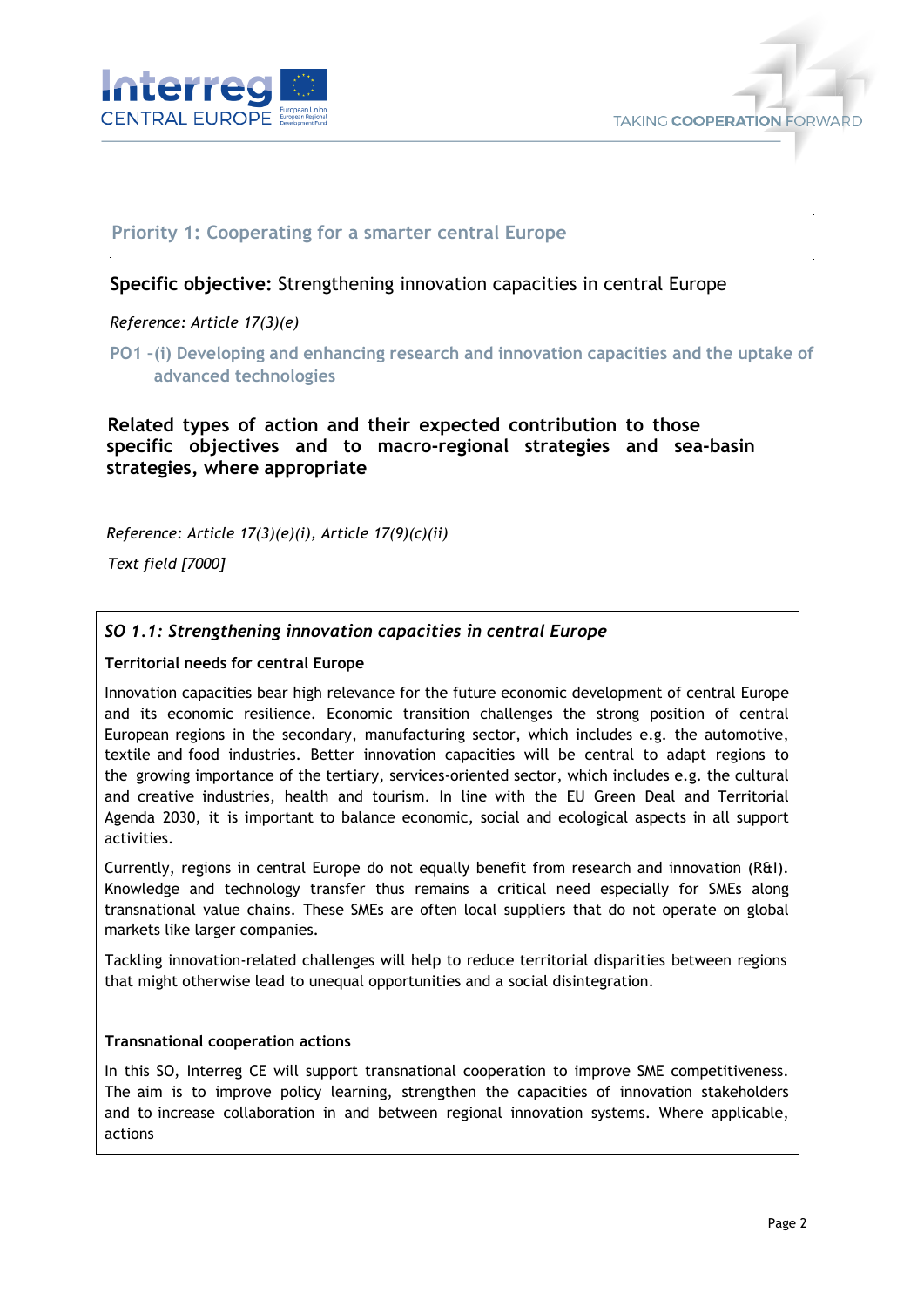

supported should be coherent with the relevant smart specialisation strategies of the participating regions. Possible cooperation actions include the development and implementation of strategies, action plans, tools, training, pilot actions and related solutions. All actions should strive for better economic resilience of CE regions and respect greening and sustainability aspects.

Actions should push the uptake of novel technologies and solutions. They should foster cross-sector linkages by improving cooperation among innovation stakeholders with similar challenges. Actions should establish and strengthen regional and transnational central European structures (e.g. clusters, innovation networks) and value chains, which will reduce dependency on foreign suppliers. Cooperation of companies in interregional partnerships is in particular encouraged if these are part of value chains related to smart specialisation strategies of the participating regions.

More concretely, Interreg CE will fund actions in the following fields (non-exhaustive list):

- Green economy, bio-economy
- Industry 4.0, robotisation, mechatronics, digital technologies, key enabling technologies
- Cultural and creative industries and tourism
- Health (care) innovation
- Silver economy
- Social innovation
- Technology and innovation transfer
- Interregional partnerships along value chains
- Innovative schemes for financing innovation

#### **Examples of actions supported (non-exhaustive list):**

- Improving capacities of and cooperation among innovation stakeholders at different governance levels (e.g. public, private, national, regional) to help SMEs to better integrate digitalisation in their sustainable transition to industry 4.0
- Exchanging good practices on green economy trends and standards and implementing pilot actions to support SMEs in taking these up
- Fostering technology and innovation transfer from research to business and new cooperation along value chains in order to support the roll out of innovative solutions
- Enhancing support services for SMEs and entrepreneurs to improve their access to research and technological innovations
- Strengthening transnational innovation networks and clusters and enhancing cooperation among innovation hubs in different territories
- Enabling cross-sectoral cooperation to help businesses (e.g. from traditional economic sectors, cultural and creative industries, tourism, health care or silver economy) to sustainably integrate digital technologies (e.g. artificial intelligence, cybersecurity, Internet of Things) into product and service development
- Improving collaboration along value chains of sustainable innovative products and services in coherence with smart specialisation strategies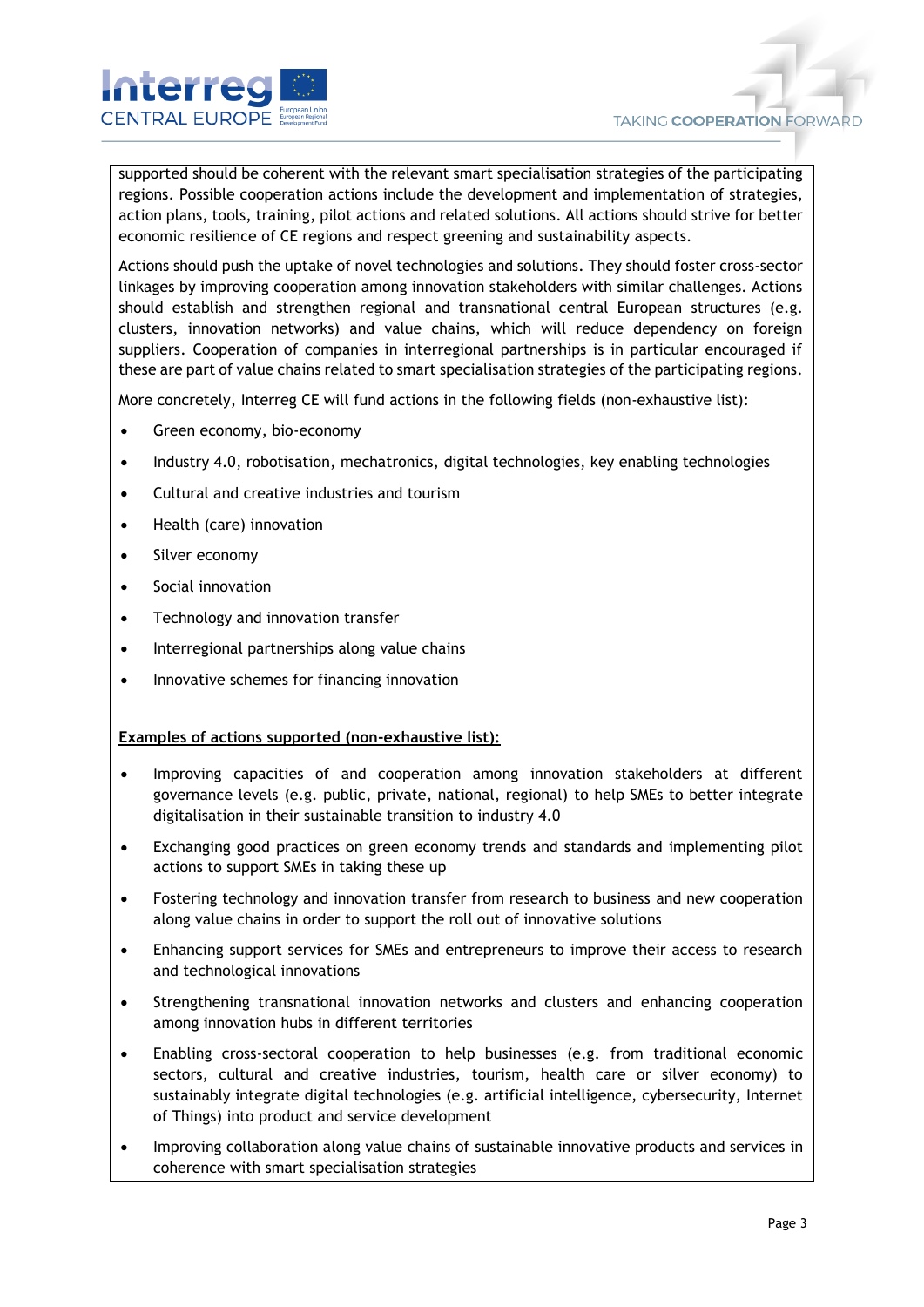

- Enhancing transfer and upscaling of proven green solutions to open up business opportunities
- Developing and implementing transnational value chain concepts based on regional potentials and resources. Concepts should strengthen sustainability and reduce external dependency of value generation (e.g. by strengthening regional competences for lost/new value creation or introducing short food supply chains). They should also help increase regional resilience to external impacts such as ruptures of supply chains
- Fostering innovation strategies to reduce the environmental footprint of production processes, e.g. by facilitating decentralised and demand-responsive production systems
- Reducing innovation gaps in non-urban areas by e.g. making villages smarter and improving access to innovation support services for rural businesses focused on smart specialisation and technology priority areas
- Strengthening linkages between the public and private sector and finance institutions to encourage the design and setup of structures and services that facilitate access to innovation financing
- Promoting innovative actions that make the economy more just and help the economic and social integration of disadvantaged population groups (e.g. persons with disabilities, migrants, elderly, youth)
- Supporting the establishment of Living Labs, test-beds and ecosystems that bring together the demand and supply sides to promote the development and actual use of innovative solutions for public sector needs, including pre-commercial procurement (PCP) and public procurement of innovative solutions (PPIs)

Actions that might involve genetic modifications have to be compliant with the *acquis communautaire* for genetic engineering, including provisions of the EU Biodiversity Strategy 2030.

Actions might benefit from coordination with other European funding instruments including Horizon Europe, the Interregional Innovation Investment (I3) initiative, ERDF mainstreaming programmes or national innovation funds. Actions should seek synergies to achieve higher and wider territorial impacts in central Europe, e.g. through the uptake of research results and their rolling-out in the regions, as well as take into account action plans of macro-regional strategies. Actions could link up with InvestEU and the new Strategic Investment Facility, which aim at building stronger European value chains and economic resilience. This could support the mobilisation of future investments in next generation technologies (e.g. through preparation of follow up projects or regional knowledge exchanges on good practices in the use of these instruments).

#### **Expected results**

Transnational cooperation actions will result in strengthened innovation capacities. They will improve policy learning and implementation, encourage policy changes towards a green and digitalised economy in lagging regions and help these with catching up with front-runner regions. Actions will lead to improved framework conditions for innovation and foster the sustainable uptake of advanced technologies. Improved cross-sector cooperation, technology transfer and coordination will contribute to reducing innovation barriers, in particular for SMEs.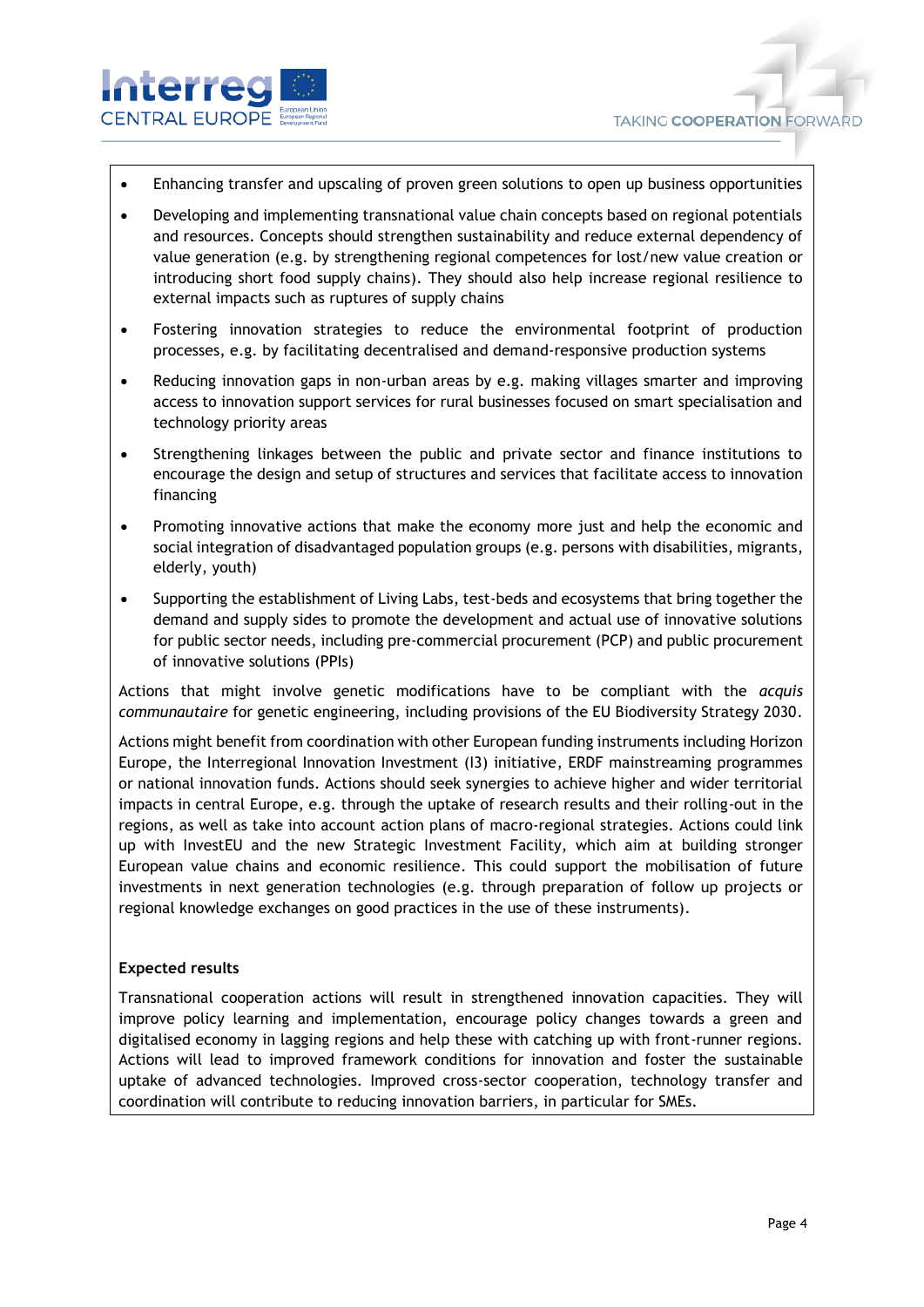



## *For INTERACT and ESPON programmes:*

*Reference Article 17(9)(c)(i)*

*Definition of a single beneficiary or a limited list of beneficiaries and the granting procedure*

*Text field [7000]*

*N/A*

# **Indicators**

## *Reference: Article 17(3)(e)(ii), Article 17(9)(c)(iii)*

Table 2: Output indicators

| Priority | <b>Specific</b><br>objective | ID<br>[5]      | Indicator                                                         | Measurement unit<br>$[255]$ | Milestone<br>(2024)<br>[200] | <b>Final</b><br>target<br>(2029)<br>[200] |
|----------|------------------------------|----------------|-------------------------------------------------------------------|-----------------------------|------------------------------|-------------------------------------------|
|          | SO 1.1                       | <b>RCO 83</b>  | Strategies and action plans<br>jointly developed                  | Strategy/action plan        | 5                            | 30                                        |
|          | SO 1.1                       | <b>RCO 84</b>  | Pilot actions developed<br>jointly and implemented in<br>projects | Pilot action                | 12                           | 80                                        |
|          | SO 1.1                       | <b>RCO 87</b>  | Organisations cooperating<br>across borders                       | Organisation                | 210                          | 300                                       |
|          | SO 1.1                       | <b>RCO 116</b> | Jointly developed solutions                                       | Solution                    | 12                           | 80                                        |

Table 3: Result indicators

| Priority | <b>Specific</b><br>objective | ID            | <b>Indicator</b>                                                              | Measurement<br>unit               | <b>Baseline</b> | Reference<br>year | Final<br>target<br>(2029) | Source of<br>data                 | <b>Comments</b> |
|----------|------------------------------|---------------|-------------------------------------------------------------------------------|-----------------------------------|-----------------|-------------------|---------------------------|-----------------------------------|-----------------|
|          | SO 1.1                       | <b>RCR 79</b> | Joint strategies<br>and action plans<br>taken up by<br>organisations          | Joint<br>strategy/<br>action plan | 0               | 2021              | 23                        | Programme<br>monitoring<br>system |                 |
|          | SO 1.1                       | <b>RCR 84</b> | Organisations<br>cooperating<br>across borders<br>after project<br>completion | Organisation                      | 0               | 2021              | 150                       | Programme<br>monitoring<br>system |                 |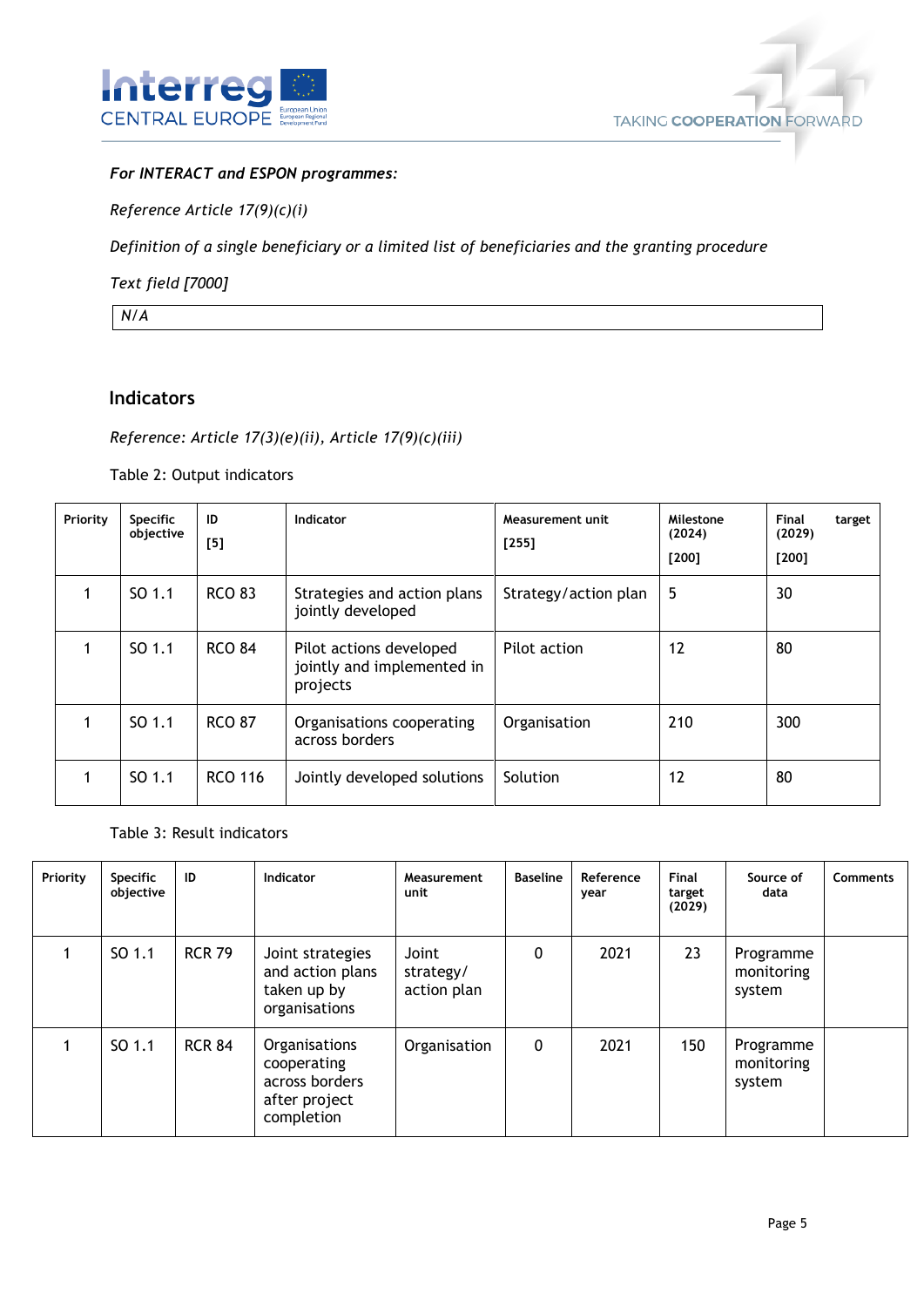



|  | SO 1.1 | <b>RCR 104</b> | Solutions taken<br>up or up-scaled<br>by organisations | Solution |  | 2021 | 60 | Programme<br>monitoring<br>system |  |
|--|--------|----------------|--------------------------------------------------------|----------|--|------|----|-----------------------------------|--|
|--|--------|----------------|--------------------------------------------------------|----------|--|------|----|-----------------------------------|--|

## **Main target groups**

*Reference: Article 17(3)(e)(iii), Article 17(9)(c)(iv)*

*Text field [7000]*

Target groups of funded actions include all public and private stakeholders and population groups that will be involved or positively affected by the actions. They should be stimulated to take up solutions that lead to an improved innovation eco-system. More concretely, target groups include both public and private actors of the quadruple innovation helix system such as enterprises including creative industries and cultural heritage institutions and their employees (especially SMEs), cluster organisations, public authorities, regional development agencies, chambers of commerce and industry technology transfer institutions, NGOs, innovation agencies, technology and industrial parks, sectoral and business networks, business incubators, financing institutions, education and training organisations, private and public research institutions, social networks.

# **Identification of the specific territories targeted, including the planned use of ITI, CLLD or other territorial tools**

*Reference: Article 17(3)(e)(iv)*

#### *Text field [7000]*

Actions can be implemented throughout the programme area and address all types of territories. Actions should address territories with deficiencies in their innovation systems, who will benefit from exchanges with advanced regions and learn from them. In turn, cooperation should also improve connections among advanced territories (e.g. innovation champions - highly successful regions in a certain sector) and support their spill-over to surrounding territories in order to become more competitive on the global market. Even though innovation system stakeholders are mostly located in urban areas, needs of rural areas should also be addressed.

All possible actions need to consider the specific territorial characteristics of targeted areas and, where applicable, be coherent with the relevant smart specialisation strategies.

# **Planned use of financial instruments**

*Reference: Article 17(3)(e)(v)*

*Text field [7000]*

*N/A*